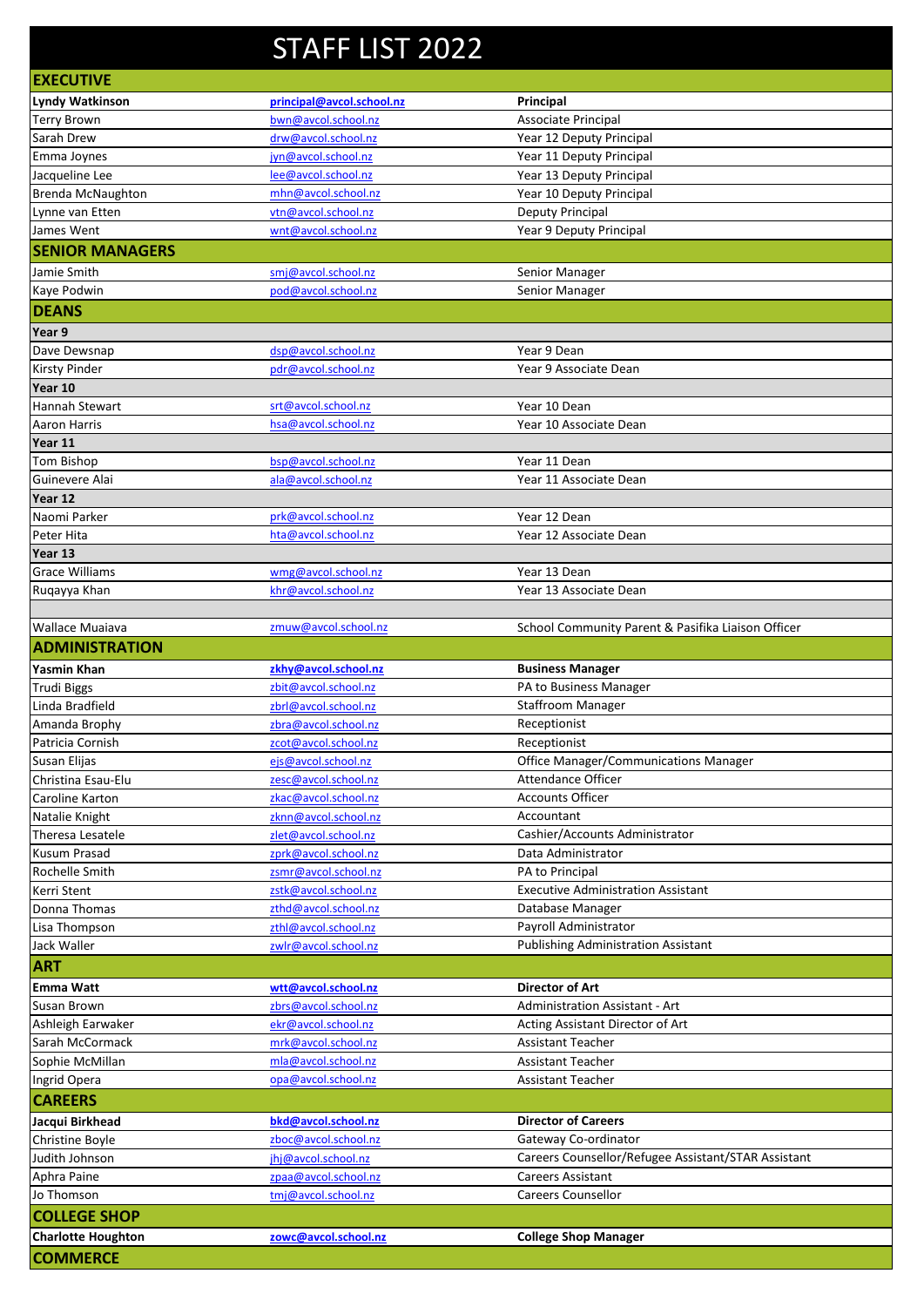| <b>Andrew Bramston</b>                  | bmt@avcol.school.nz                        | <b>Director of Commerce</b>                           |
|-----------------------------------------|--------------------------------------------|-------------------------------------------------------|
| Vishnu Dayal                            | dyl@avcol.school.nz                        | Assistant Teacher                                     |
| <b>Barney Geerligs</b>                  | gls@avcol.school.nz                        | <b>Assistant Teacher</b>                              |
| Ingrid Norman                           | nrm@avcol.school.nz                        | Assistant Teacher                                     |
| Jamie Smith                             | smj@avcol.school.nz                        | Senior Manager                                        |
| Jennifer Whitcombe                      | wtb@avcol.school.nz                        | Assistant Teacher                                     |
| <b>DANCE</b>                            |                                            |                                                       |
| Santana Schmidt                         | sch@avcol.school.nz                        | <b>Director of Dance</b>                              |
| Chanwyn Southgate                       | sge@avcol.school.nz                        | Assistant Teacher                                     |
| <b>DRAMA</b>                            |                                            |                                                       |
| <b>Erica Norton</b>                     | nte@avcol.school.nz                        | <b>Director of Drama</b>                              |
| Amanda Brophy                           | zbra@avcol.school.nz                       | <b>Administration Assistant - Drama</b>               |
| Mamata Dutta                            | zdut@avcol.school.nz                       | Wardrobe Assistant - Drama                            |
| Kalyani Nagarajan                       | nrj@avcol.school.nz                        | <b>Assistant Teacher</b>                              |
| <b>EARLY CHILDHOOD EDUCATION CENTRE</b> |                                            |                                                       |
| Selina Tonkin                           | ece@avcol.school.nz                        | <b>Centre Manager / Kaiako</b>                        |
| Christine Gurusinghe                    | ece@aycol.school.nz                        | Kaiako                                                |
| Sharon Hunter-Fa'apoi                   | ece@avcol.school.nz                        | Kaiāwhina                                             |
| <b>Kelly Pannett</b>                    | ece@avcol.school.nz                        | Kaiako                                                |
| Nisa Shakir Salam                       | ece@avcol.school.nz                        | Kaiako                                                |
| Yogeeta Singh                           | ece@aycol.school.nz                        | Kaiako                                                |
| Melissa Williams                        | ece@avcol.school.nz                        | Kaiāwhina whakahaere                                  |
| <b>ENGLISH/MEDIA STUDIES</b>            |                                            |                                                       |
| <b>Michael McColl</b>                   | mll@avcol.school.nz                        | <b>Director of English</b>                            |
| Brosnan Ackerman                        | akm@avcol.school.nz                        | <b>Head of Media Studies</b>                          |
| Serie Barford                           | bas@avcol.school.nz                        | Literacy Teacher                                      |
| Susan Brown                             | zbrs@avcol.school.nz                       | Administration Assistant - English                    |
| <b>Frances Campbell</b>                 | cml@avcol.school.nz                        | Assistant Teacher                                     |
| <b>Annie Davis</b><br>Rhonda Donaldson  | dsa@avcol.school.nz<br>dsn@avcol.school.nz | <b>Assistant Director</b><br>Assistant Teacher        |
| Jo Drayton                              | dtn@avcol.school.nz                        | <b>Assistant Teacher</b>                              |
| Sarah Drew                              | drw@avcol.school.nz                        | Year 12 Deputy Principal                              |
| Sue Evans                               | evs@avcol.school.nz                        | Assistant Teacher                                     |
| Jeremy Foster                           | ftr@avcol.school.nz                        | <b>Assistant Teacher</b>                              |
| Michelle Greig                          | grg@avcol.school.nz                        | <b>Assistant Director</b>                             |
| <b>Brooke Hawkins</b>                   | hwn@avcol.school.nz                        | Assistant Teacher                                     |
| Rebecca Hayward                         | hwd@aycol.school.nz                        | Assistant Teacher                                     |
| Jonathan Hilditch                       | hlc@avcol.school.nz                        | <b>Assistant Teacher</b>                              |
| Selina Hundley                          | hdy@avcol.school.nz                        | <b>Assistant Teacher</b>                              |
| Sharleen Khan                           | khs@avcol.school.nz                        | <b>Assistant Teacher</b>                              |
| Doreen Kumar                            | kmr@avcol.school.nz                        | <b>Assistant Teacher</b>                              |
| Rachel Lamont                           | Int@avcol.school.nz                        | <b>Assistant Teacher</b>                              |
| Kate Longmuir                           | lgr@avcol.school.nz                        | Assistant Teacher                                     |
| Andy Ma                                 | maa@avcol.school.nz                        | <b>Assistant Teacher</b>                              |
| Carolyn Medland<br>Oliver Owen          | mdn@avcol.school.nz                        | <b>Assistant Director</b>                             |
| Emma Prior                              | oen@avcol.school.nz<br>pre@avcol.school.nz | <b>Assistant Teacher</b><br><b>Assistant Director</b> |
| Caitlin Rive                            | rvc@avcol.school.nz                        | Assistant Teacher                                     |
| <b>Kim Surtees</b>                      | ste@avcol.school.nz                        | Assistant Teacher                                     |
| Cameron Thomson                         | tmc@avcol.school.nz                        | <b>Assistant Teacher</b>                              |
| Kimi Webster                            | wbt@avcol.school.nz                        | <b>Assistant Teacher</b>                              |
| Tanya Wood                              | wdt@avcol.school.nz                        | <b>Assistant Teacher</b>                              |
| Joanne Worsley                          | wsl@avcol.school.nz                        | Assistant Teacher                                     |
| <b>ESOL</b>                             |                                            |                                                       |
| Pushpa Dayal                            | dal@avcol.school.nz                        | Director of ESOL                                      |
| Ann Andrews                             | and@avcol.school.nz                        | Assistant Teacher                                     |
| Erika Pena Portela                      | pla@avcol.school.nz                        | Assistant Teacher                                     |
| Tefera Demessie                         | zmet@avcol.school.nz                       | <b>Bilingual Tutor</b>                                |
| Susan Drake                             | zdrs@avcol.school.nz                       | <b>Teacher Aide</b>                                   |
| Warren Johnson                          | jhw@avcol.school.nz                        | Assistant Teacher                                     |
| <b>GUIDANCE</b>                         |                                            |                                                       |
| Jin Tai                                 | tai@avcol.school.nz                        | <b>Director of Guidance</b>                           |
| Dave McMillan                           | mcm@avcol.school.nz                        | Guidance Counsellor                                   |
| Valenisia Sinisia                       | sna@avcol.school.nz                        | <b>Guidance Counsellor</b>                            |
| <b>Rose Tucker</b>                      | tkr@avcol.school.nz                        | <b>Guidance Counsellor</b>                            |
| <b>HEALTH CLINIC</b>                    |                                            |                                                       |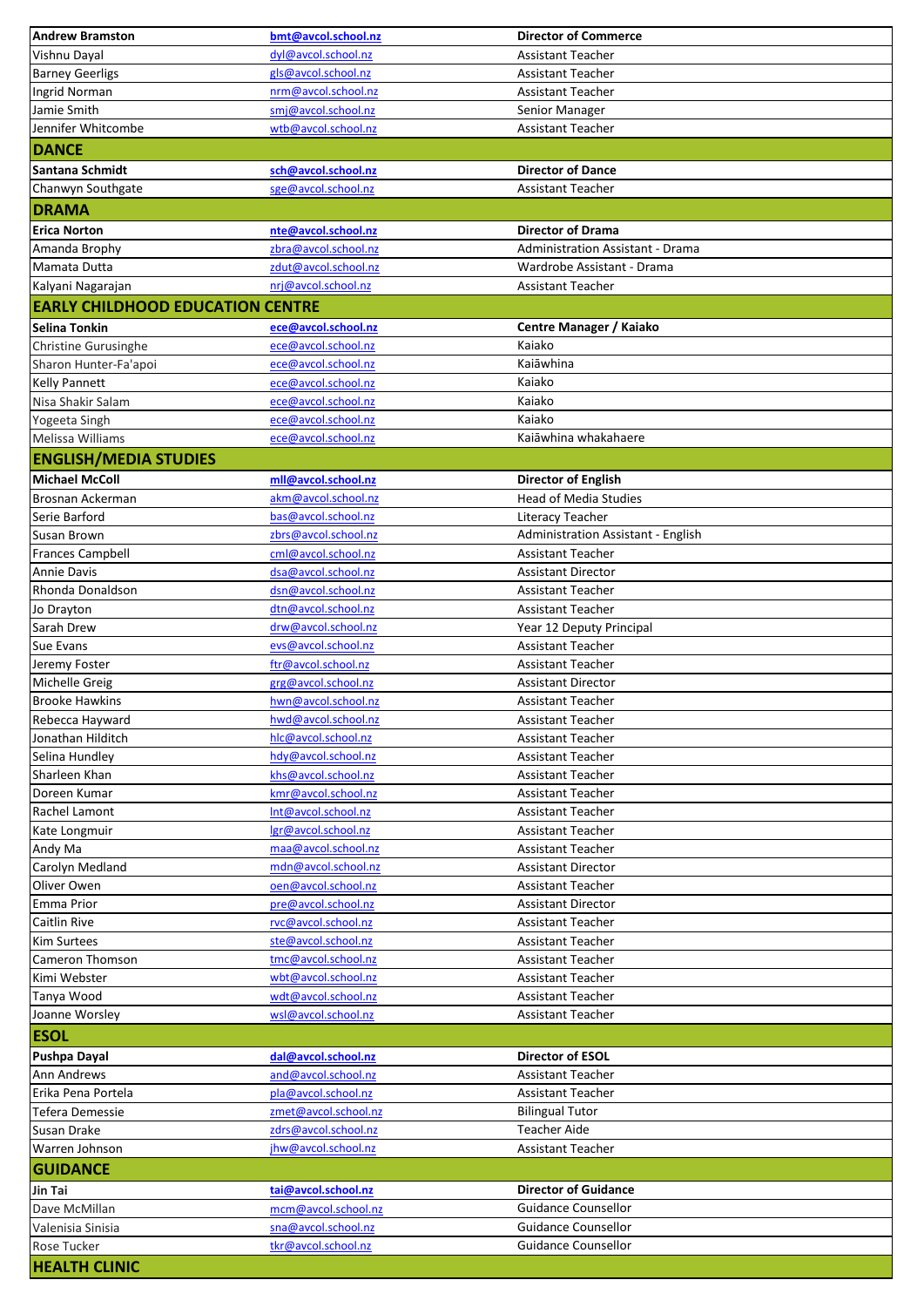| <b>Hannah Normington</b>                                 | znmh@avcol.school.nz       | <b>Lead Registered Nurse</b>                         |
|----------------------------------------------------------|----------------------------|------------------------------------------------------|
| <b>Heather Playle</b>                                    | zplh@avcol.school.nz       | <b>Registered Nurse</b>                              |
| Susan Brown                                              | zbrs@avcol.school.nz       | Administration Assistant - Health Clinic             |
| <b>HEALTH &amp; PHYSICAL EDUCATION/OUTDOOR EDUCATION</b> |                            |                                                      |
| <b>Sarah Davies</b>                                      | dav@avcol.school.nz        | <b>Director Health &amp; PE</b>                      |
| Joseph Buchanan                                          | bhn@avcol.school.nz        | <b>Assistant Teacher</b>                             |
| Dave Dewsnap                                             | dsp@avcol.school.nz        | Year 13 Dean                                         |
| Gavin Eccles                                             | els@avcol.school.nz        | <b>Assistant Director</b>                            |
| Meg Goldthorpe                                           | gdt@avcol.school.nz        | Director of Taurewa / TIC Outdoor Ed                 |
| Peter Hita                                               | hta@avcol.school.nz        | Year 12 Associate Dean / TIC Health                  |
| Emma Joynes                                              | jyn@avcol.school.nz        | Year 11 Deputy Principal                             |
| Claire Nahi                                              | nhi@avcol.school.nz        | <b>Assistant Teacher</b>                             |
| Nicole Paulin                                            | pln@avcol.school.nz        | Director of Sports Academy                           |
| <b>Neil Sykes</b>                                        | sks@avcol.school.nz        | <b>Assistant Teacher</b>                             |
| James Went                                               | wnt@avcol.school.nz        | Year 9 Deputy Principal                              |
| <b>INTERNATIONAL DEPARTMENT</b>                          |                            |                                                      |
| Chris Klaassen                                           | zkcl@avcol.school.nz       | <b>Director of International</b>                     |
| Amanda Brophy                                            | zbra@avcol.school.nz       | Homestay Manager                                     |
| Maite Elgueta-Clavelle                                   | zelm@avcol.school.nz       | Marketing Manager - International                    |
| Nicole Grace                                             | zgrn@avcol.school.nz       | <b>International Department Manager</b>              |
| Ashiana Hussein                                          | zhus@avcol.school.nz       | Administrator - International                        |
| Kerri Stent                                              | zstk@avcol.school.nz       | Homestay Co-ordinator                                |
|                                                          |                            |                                                      |
| IT                                                       |                            |                                                      |
| <b>Anthony Munro</b>                                     | zmun@avcol.school.nz       | <b>IT Operations Manager</b>                         |
| Ryan Balajadia                                           | zbar@avcol.school.nz       | System Engineer                                      |
| <b>Baobin Deng</b>                                       | zdeb@avcol.school.nz       | Innovation Academy/Computer Technician               |
| <b>LANGUAGES</b>                                         |                            |                                                      |
| <b>James Palmer</b>                                      | pmr@avcol.school.nz        | <b>Director of Languages</b>                         |
| Ann Andrews                                              | and@avcol.school.nz        | <b>Assistant Teacher</b>                             |
| Rhonda Donaldson                                         | dsn@avcol.school.nz        | Assistant Teacher                                    |
| Charis Eneliko                                           | eko@avcol.school.nz        | <b>Assistant Teacher</b>                             |
| Ngarama Howell                                           | hwl@avcol.school.nz        | HOD Māori                                            |
| Noriko Ishihara                                          | iha@avcol.school.nz        | <b>Assistant Director</b>                            |
| <b>Clare Preston</b>                                     | ptc@avcol.school.nz        | <b>Assistant Teacher</b>                             |
| Harmony Walker-Takai                                     | zwth@avcol.school.nz       | Te Reo Māori Teacher Aide                            |
| <b>LEARNING DEVELOPMENT</b>                              |                            |                                                      |
| Jean Mansill                                             | <u>mnl@avcol.school.nz</u> | Director of Learning Development                     |
| Serie Barford                                            | bas@avcol.school.nz        | Literacy Teacher - Learning Development              |
| <b>LEARNING SUPPORT</b>                                  |                            |                                                      |
| Jacqueline Nesi                                          | nsi@avcol.school.nz        | <b>HOD Learning Support</b>                          |
| Kirsti Ungerer                                           | ugr@avcol.school.nz        | <b>Assistant Teacher - Learning Support</b>          |
| Kaye Podwin                                              | pod@avcol.school.nz        | Senior Manager - Learning Support                    |
| Anna Abbey                                               | zaby@avcol.school.nz       | <b>Teacher Aide</b>                                  |
| Karen Barry                                              | zbak@avcol.school.nz       | <b>Teacher Aide</b>                                  |
| Rebecca Irwin                                            | zirr@avcol.school.nz       | <b>Teacher Aide</b>                                  |
| Liumalieta (Mali) Liupuhi                                | zlil@avcol.school.nz       | <b>Teacher Aide</b>                                  |
| Jospehine Lokeni                                         | zloj@avcol.school.nz       | <b>Teacher Aide</b>                                  |
| Salote Tuipulotu                                         | ztus@avcol.school.nz       | <b>Teacher Aide</b>                                  |
| Jan Zabawski                                             | zzaj@avcol.school.nz       | <b>Teacher Aide</b>                                  |
| <b>LIBRARY</b>                                           |                            |                                                      |
| <b>Angus Johnston</b>                                    | zjhn@avcol.school.nz       | <b>Library Manager</b>                               |
| Litia Alaelua                                            | zall@avcol.school.nz       | Library Assistant                                    |
|                                                          |                            |                                                      |
| MãORI                                                    |                            |                                                      |
| <b>Ngarama Howell</b>                                    | hwl@avcol.school.nz        | <b>HOD Māori</b>                                     |
| Harmony Walker-Takai                                     | zwth@avcol.school.nz       | Te Reo Māori Teacher Aide                            |
| <b>MATHEMATICS</b>                                       |                            |                                                      |
| <b>Zameer Mazid</b>                                      | mzd@avcol.school.nz        | <b>Director of Mathematics</b>                       |
| Gemma Augustin                                           | agn@avcol.school.nz        | <b>Assistant Teacher</b>                             |
| Kirsty Blundell                                          | bld@avcol.school.nz        | Assistant Director Mathematics/Numeracy Co-ordinator |
| Paul Boardman                                            | bmn@avcol.school.nz        | Assistant Teacher                                    |
| <b>Terry Brown</b>                                       | bwn@avcol.school.nz        | Associate Principal                                  |
| Remus Donnell-Brown                                      | dbn@avcol.school.nz        | Assistant Teacher                                    |
| <b>Phoebe Fabricius</b>                                  | fbs@avcol.school.nz        | <b>Assistant Teacher</b>                             |
| Abby Goode                                               | gde@avcol.school.nz        | Assistant Teacher                                    |
| Hannah Goodman                                           | gmn@avcol.school.nz        | <b>Extended Maths Coordinator</b>                    |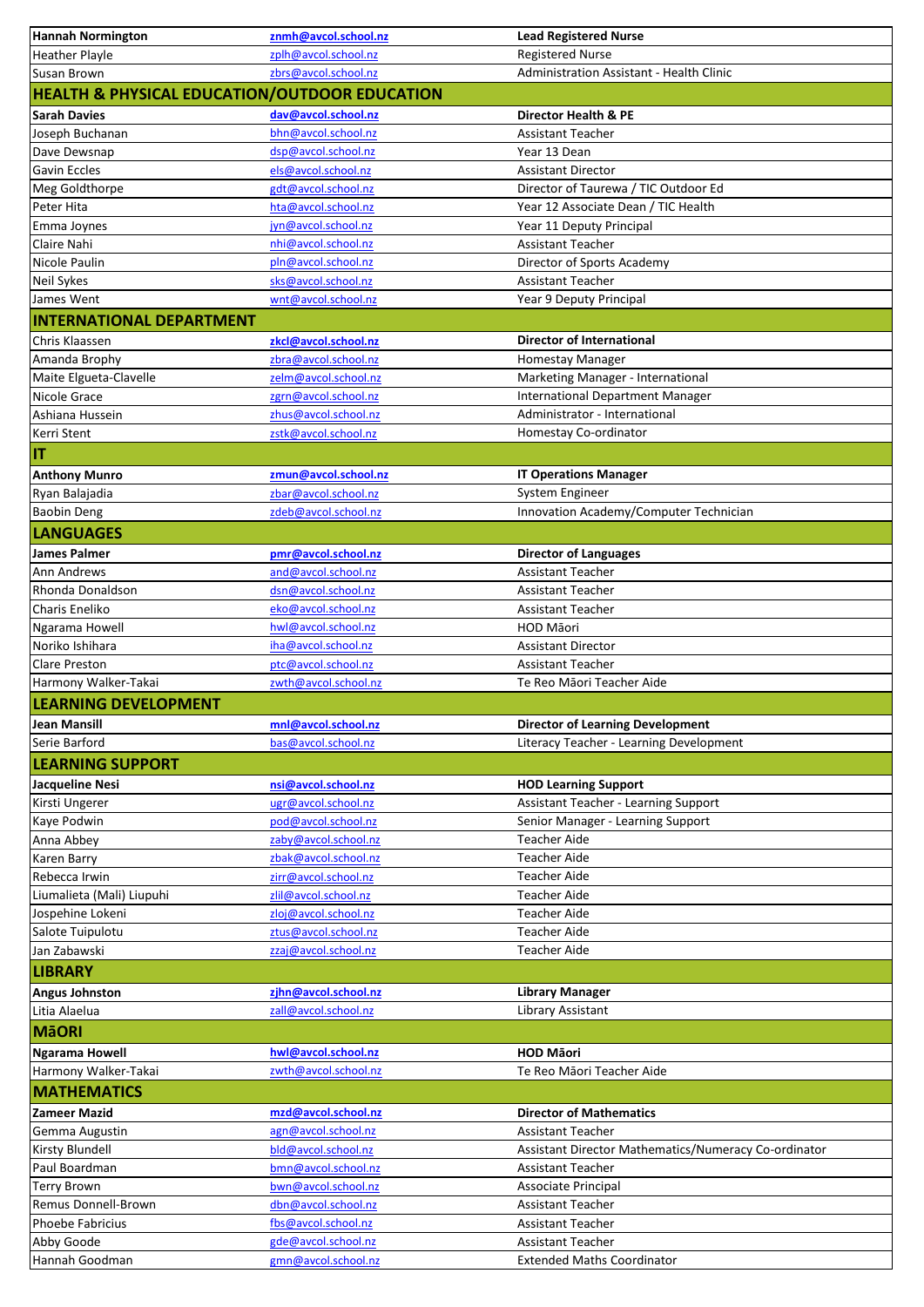| Maurice Greenough        | gnh@avcol.school.nz                                                                       | <b>Assistant Teacher</b>                       |
|--------------------------|-------------------------------------------------------------------------------------------|------------------------------------------------|
| <b>Aaron Harris</b>      | hsa@avcol.school.nz                                                                       | Year 10 Associate Dean                         |
| Kevin Hu                 | huz@avcol.school.nz                                                                       | Assistant Teacher                              |
| Ruqayya Khan             | khr@avcol.school.nz                                                                       | Year 13 Associate Dean                         |
| <b>Bindhu Louis</b>      | Isb@avcol.school.nz                                                                       | <b>Assistant Teacher</b>                       |
| Jean Mansill             | mnl@aycol.school.nz                                                                       | Director of Learning Development               |
| <b>Brenda McNaughton</b> | mhn@avcol.school.nz                                                                       | Year 10 Deputy Principal                       |
| Lindsay Miller           | mil@avcol.school.nz                                                                       | <b>Assistant Teacher</b>                       |
| Aarthi Pilli             | pia@avcol.school.nz                                                                       | Assistant Teacher                              |
| Kavitha Raam             | zrak@avcol.school.nz                                                                      | <b>Administration Assistant - Math</b>         |
| Hannah Segerfrojd        | sgd@avcol.school.nz                                                                       | Assistant Teacher                              |
| Nesa Selvarajah          | svh@avcol.school.nz                                                                       | <b>Assistant Director</b>                      |
| Maya Shi                 | shi@avcol.school.nz                                                                       | <b>Assistant Teacher</b>                       |
| Jamie Skelton            | skj@avcol.school.nz                                                                       | <b>Assistant Teacher</b>                       |
| Christopher Wadsworth    | wsh@avcol.school.nz                                                                       | <b>Assistant Teacher</b>                       |
| Sheela Wellington        | wgn@avcol.school.nz                                                                       | <b>Assistant Teacher</b>                       |
| Isaac Wilson             | wsi@avcol.school.nz                                                                       | <b>Assistant Director</b>                      |
| Lorraine Wu              | wlo@avcol.school.nz                                                                       | <b>Assistant Director</b>                      |
| Sally Zhou               | zho@avcol.school.nz                                                                       | Assistant Teacher                              |
|                          |                                                                                           |                                                |
| <b>MUSIC</b>             |                                                                                           |                                                |
| <b>Julie Garner</b>      | gnr@avcol.school.nz                                                                       | <b>Director of Music</b>                       |
| <b>Edward Liu</b>        | lue@avcol.school.nz                                                                       | Assistant Teacher                              |
| Ashiana Hussein          | zhus@avcol.school.nz                                                                      | <b>Administrator - Music</b>                   |
| Michael Robinson         | rbn@avcol.school.nz                                                                       | HOD Jazz / Director of Performing Arts Academy |
| Fredda Sorensen          | srn@avcol.school.nz                                                                       | <b>Assistant Teacher</b>                       |
| <b>PRINTROOM</b>         |                                                                                           |                                                |
| Jonelle Henry            | zhej@avcol.school.nz                                                                      | <b>Printroom Manager</b>                       |
| <b>PROPERTY</b>          |                                                                                           |                                                |
| <b>Bruno Zarins</b>      | zzab@avcol.school.nz                                                                      | <b>Property Manager</b>                        |
| Lafu lakopu              | zial@avcol.school.nz                                                                      | <b>Maintenance Officer</b>                     |
|                          |                                                                                           | <b>Maintenance Officer</b>                     |
| Isileli (Tonei) Teisi    | ztei@avcol.school.nz                                                                      |                                                |
| <b>SCIENCE</b>           |                                                                                           |                                                |
| <b>Philip Irwin</b>      | irn@avcol.school.nz                                                                       | <b>Director of Science</b>                     |
| Jesse Baker              | bkj@avcol.school.nz                                                                       | <b>Assistant Teacher</b>                       |
| Jane Berry               | bry@avcol.school.nz                                                                       | <b>HOD Chemistry</b>                           |
| Tom Bishop               | bsp@avcol.school.nz                                                                       |                                                |
|                          |                                                                                           | Year 11 Dean                                   |
| Kerri Casey              | zcsy@aycol.school.nz                                                                      | Science Technician                             |
| Aamer Chida              | cda@avcol.school.nz                                                                       | <b>Assistant Teacher</b>                       |
| Katie Connor             | cnr@avcol.school.nz                                                                       | Assistant Teacher                              |
| Ronnie Greene            | gre@avcol.school.nz                                                                       | Assistant Teacher                              |
| Chloe Harland            | hrd@avcol.school.nz                                                                       | <b>Assistant Teacher</b>                       |
| Aaron Herber             | hbr@avcol.school.nz                                                                       | <b>HOD Physics</b>                             |
| Shin Tien Hoh            | hoh@avcol.school.nz                                                                       | Assistant Teacher                              |
| Hua Khoo                 | kho@avcol.school.nz                                                                       | Assistant Teacher                              |
| Rachel Lamb              | Imb@avcol.school.nz                                                                       | Assistant Teacher                              |
| Sarah Lane               | Ins@avcol.school.nz                                                                       |                                                |
|                          | Imj@avcol.school.nz                                                                       | <b>HOD Biology</b><br><b>Assistant Teacher</b> |
| June Lim                 | zllg@avcol.school.nz                                                                      | Science Technician                             |
| Gael Lloyd               |                                                                                           |                                                |
| <b>Angus MacRaild</b>    | mrd@avcol.school.nz                                                                       | Assistant Teacher                              |
| John Norton              | nor@avcol.school.nz                                                                       | Assistant Teacher                              |
| Sinead O'Hara            | ohs@avcol.school.nz                                                                       | Assistant Teacher                              |
| Priya Parsot             | par@avcol.school.nz                                                                       | Assistant Teacher                              |
| Kavitha Raam             | zrak@avcol.school.nz                                                                      | Science Technician                             |
| Sarah Skoggard           | skd@avcol.school.nz                                                                       | Assistant Teacher                              |
| Ross Stephen             | sph@avcol.school.nz                                                                       | <b>Assistant Director Science</b>              |
| Raychel Smith            | shr@avcol.school.nz                                                                       | Assistant Teacher                              |
| Hannah Stewart           | srt@avcol.school.nz                                                                       | Year 10 Dean                                   |
| Angelo Tedoldi           | tld@avcol.school.nz                                                                       | Assistant Teacher                              |
| Harry White              | whe@avcol.school.nz                                                                       | Assistant Teacher                              |
| <b>Ethan Yang</b>        | yge@avcol.school.nz                                                                       | Assistant Teacher                              |
|                          | SOCIAL SCIENCE (includes Classics, Geography, History, Law, Psychology, Travel & Tourism) |                                                |
| Ms G Hanna               | hna@avcol.school.nz                                                                       | <b>Director of Social Science</b>              |
| Hana Asplin              | apn@avcol.school.nz                                                                       | <b>Assistant Teacher</b>                       |
| <b>Steve Cain</b>        | cin@avcol.school.nz                                                                       | <b>Assistant Teacher</b>                       |
| Jennifer Dann            | dnn@avcol.school.nz                                                                       | <b>Assistant Teacher</b>                       |